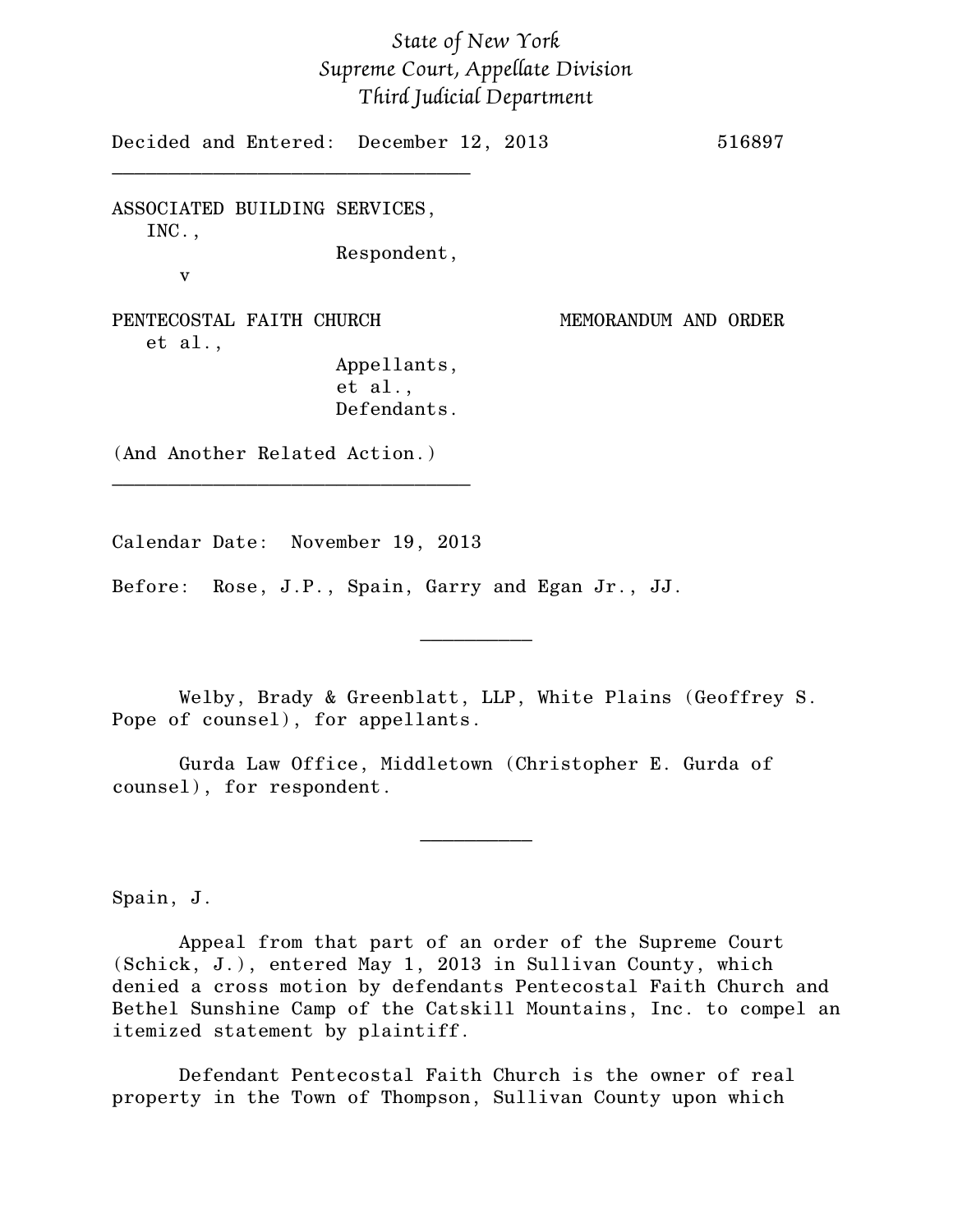defendant Bethel Sunshine Camp of the Catskill Mountains, Inc. operates a business. In November 2011, Bethel Sunshine Camp contracted with plaintiff to erect two buildings upon the property. A great deal of buried garbage and debris was uncovered during construction and, in 2012, Bethel Sunshine Camp allegedly entered into a second contract with plaintiff for the removal of the debris and replacement with clean fill. Plaintiff then subcontracted with another entity, Deckelman, LLC, for various debris removal services.

When, according to plaintiff, Bethel Sunshine Camp failed to make certain payments under both the construction and debris removal contracts, plaintiff filed a mechanic's lien against the property for \$364,799.68 in July 2012. Deckelman sued plaintiff in October 2012, seeking to recover for its unpaid work. Plaintiff commenced a separate action shortly thereafter and, among other things, asserted breach of contract claims stemming from the two contracts and sought to foreclose upon its mechanic's lien.

Pentecostal Faith Church, as the property's owner, demanded that plaintiff produce an itemized statement detailing the work and materials that formed the basis for its mechanic's lien in October 2012 (see Lien Law § 38). Plaintiff provided a copy of its soon to be filed verified complaint in response, asserting that the complaint adequately "set forth the items of labor and/or material and the value thereof" that formed the basis for the mechanic's lien (Lien Law § 38). No objection was initially made to that response until Pentecostal Faith Church again demanded an itemized statement in January 2013. Plaintiff served the same response, which Pentecostal Faith Church rejected as inadequate.

The parties filed various motions including, as is relevant here, one by Pentecostal Faith Church and Bethel Sunshine Camp (hereinafter collectively referred to as defendants) to compel plaintiff to serve an itemized statement or for cancellation of the mechanic's lien. Supreme Court issued a decision that, among other things, denied defendants' motion without prejudice to renewal if plaintiff failed to produce the requisite information during discovery in the pending action. Defendants now appeal.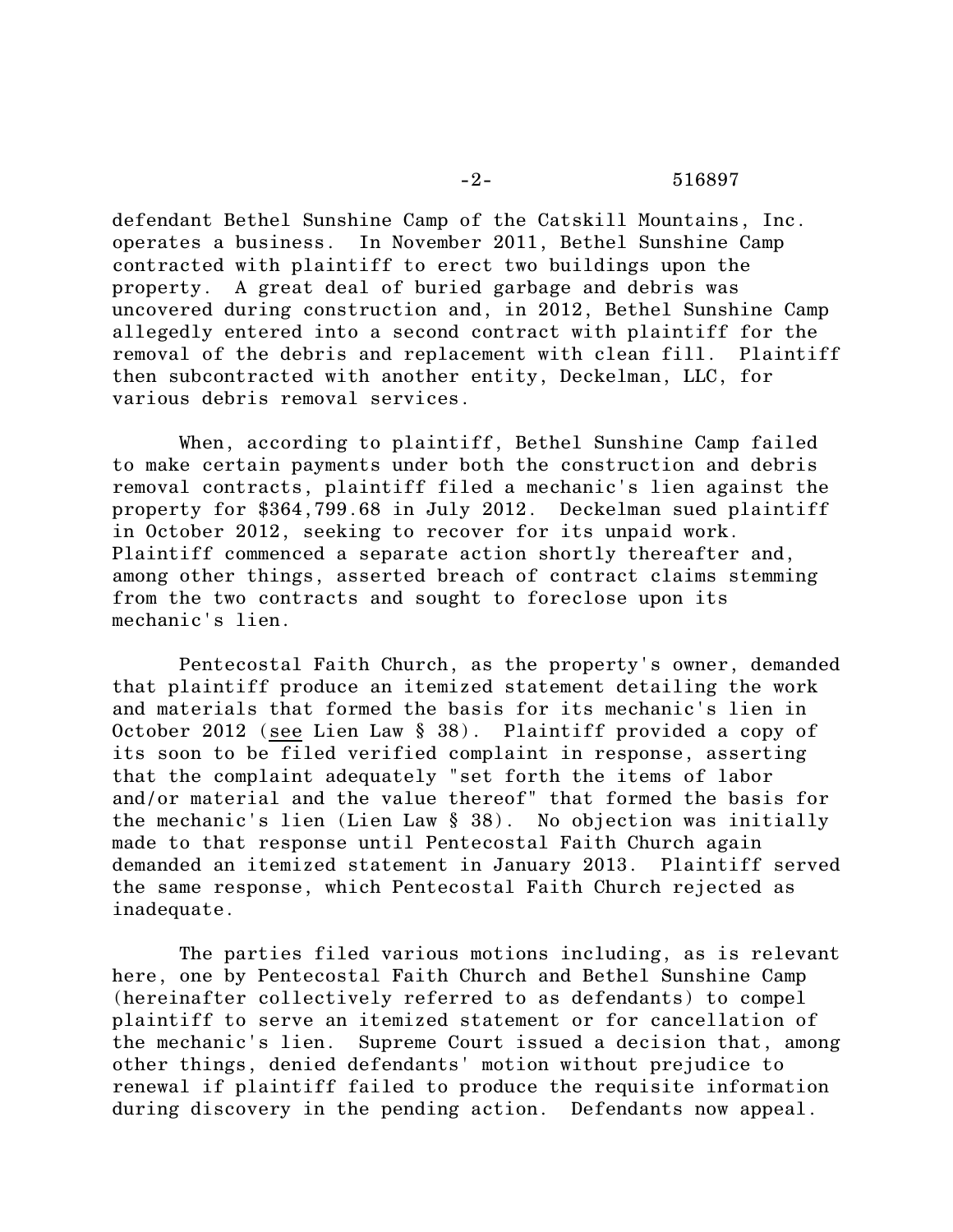While we do not agree with plaintiff's assertion that defendants are barred "from challenging the sufficiency of the statement that it ha[d] already furnished," we nevertheless find that Supreme Court properly denied defendants' motion (Matter of BK Venture Corp., 7 AD3d 793, 794 [2004]). Lien Law § 38 states that a lienor "shall, on demand in writing, deliver to the owner or contractor making such demand a statement in writing which shall set forth the items of labor and/or material and the value thereof which make up the amount for which he [or she] claims a lien, and which shall also set forth the terms of the contract under which such items were furnished." While that language "appears to confer an unrestricted right to an itemization of labor and materials, such is not the case" (F.J.C. Cavo Constr. v Robinson, 81 AD2d 1005, 1005 [1981]). Itemization is instead required only when it is necessary "to apprise the owner of the details of the lienor's claim" (id.; see Matter of Solow v Bethlehem Steel Corp., 60 AD2d 826, 826 [1978], appeal dismissed 46 NY2d 836 [1978]; cf. Matter of Burdick Assoc. Owners Corp. [Karlan Constr. Corp.], 131 AD2d 672, 672 [1987]).

Turning to the case at hand, plaintiff asserts that it performed the 2011 construction contract in full, and its claim with regard to that contract "is based on an express contract for a specific sum" (F.J.C. Cavo Constr. v Robinson, 81 AD2d at 1005; see Matter of 819 Sixth Ave. Corp. v T. & A. Assoc., 24 AD2d 446, 446 [1965]). Defendants do not dispute that they were fully aware of the terms of that contract and, indeed, they attached a copy of the written contract to their answer. With regard to the 2012 debris removal agreement, the complaint sets forth agreedupon rates for the work and asserts that Bethel Sunshine Camp was routinely provided with invoices detailing the work that plaintiff had completed. While defendants in their answer denied having received such invoices, they notably failed to make that assertion in their motion to compel plaintiff to produce a more detailed itemized statement. In our view, plaintiff has sufficiently detailed the basis for its mechanic's lien, and any further itemization would be "superfluous" within the context of these pending actions (Strongback Corp. v N.E.D. Cambridge Ave. Dev. Corp., 25 AD3d 392, 393 [2006]; cf. Matter of DePalo v McNamara, 139 AD2d 646, 646-647 [1988]). Plaintiff "bears the burden of establishing its entitlement to payment" in these